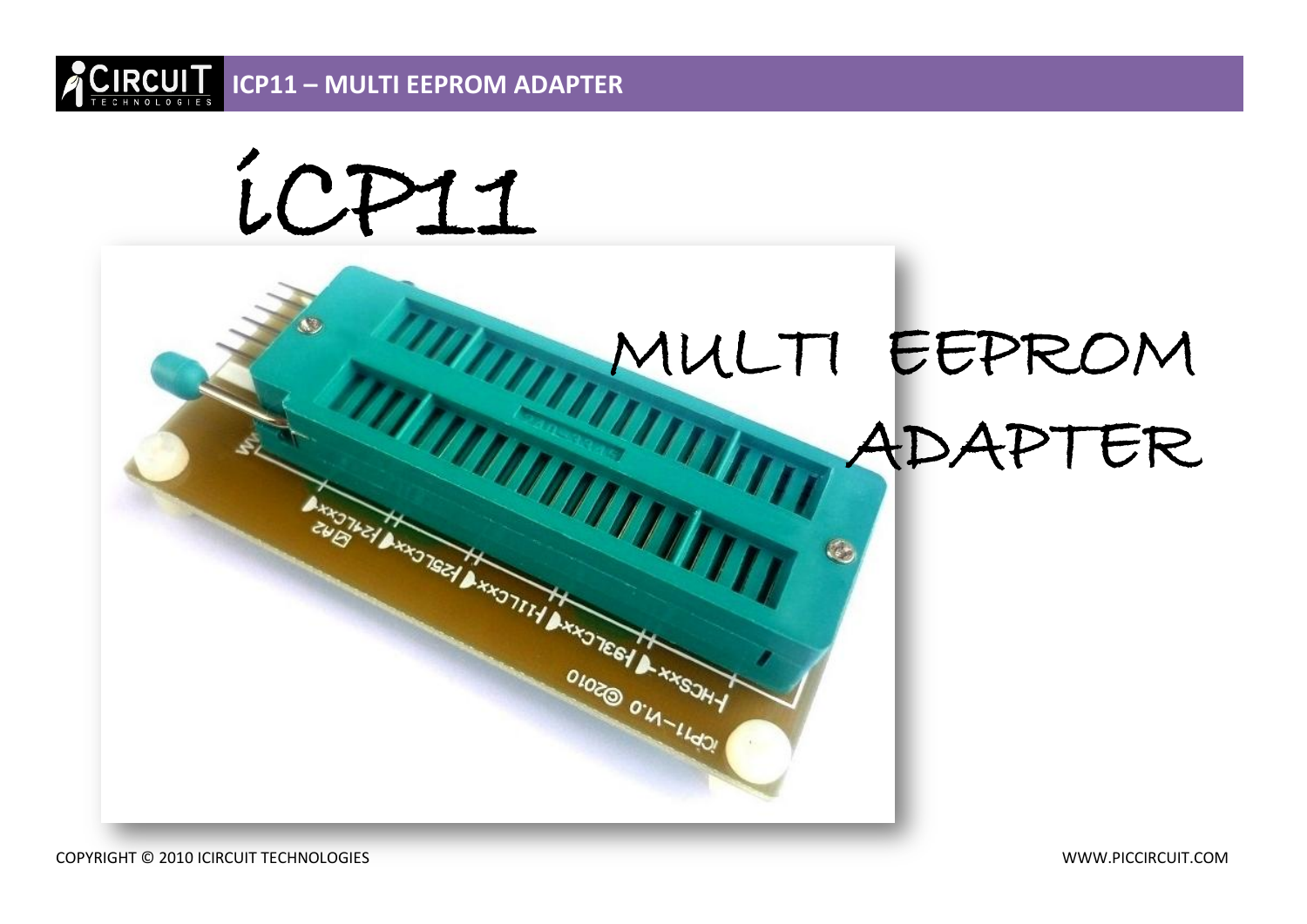# **ICP11 – MULTI EEPROM ADAPTER**

### 1. Introduction and overview

iCP11 offers a scalability of EEPROM programming solution. The features of iCP11 are listed as followings.

- Low cost, high performance and user friendly device
- Used for programming the popular serial EEPROM and KEELOQ family
- Serial EEPROM 11LCXX, 24LCXX, 25LCXX, 93LCXX and HCSXX devices are supported for read and write operation with iCP02 Programmer
- No external power supply is required, direct power from programmer
- Small size (Dimension: 7.9cm X 4.0cm X 1.9cm), easy to carry and store
- Compatible with iCP02 USB PIC Programmer & PICkit2 programmer

**!** EEPROM MUST be connected first before the PICKit2 software is open to prevent initialization error or reselect the 'EEPROM model' after first 'read' on PICKIT2 software.

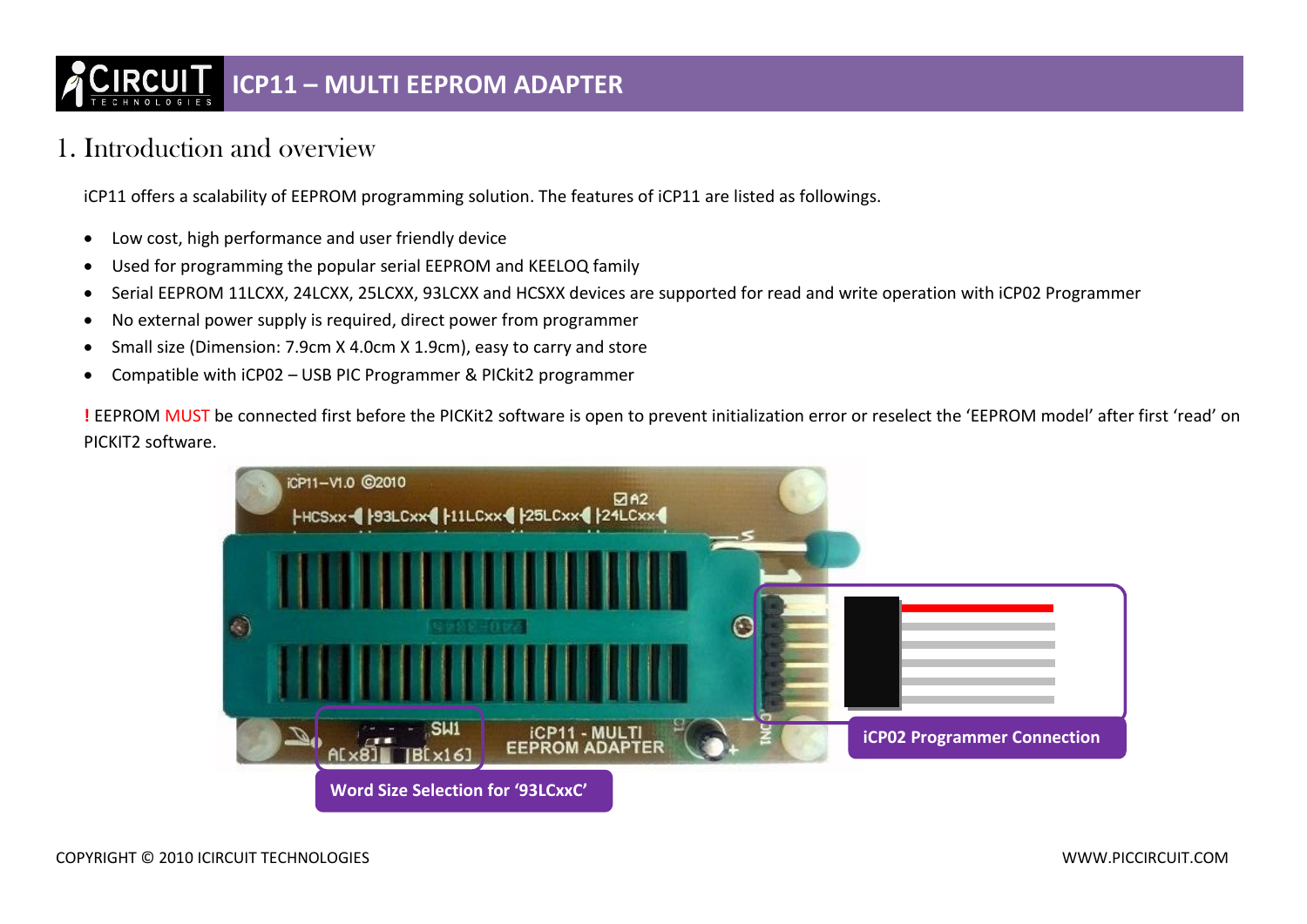# **ICP11 – MULTI EEPROM ADAPTER**

2. PIC Location

## With iCP02:



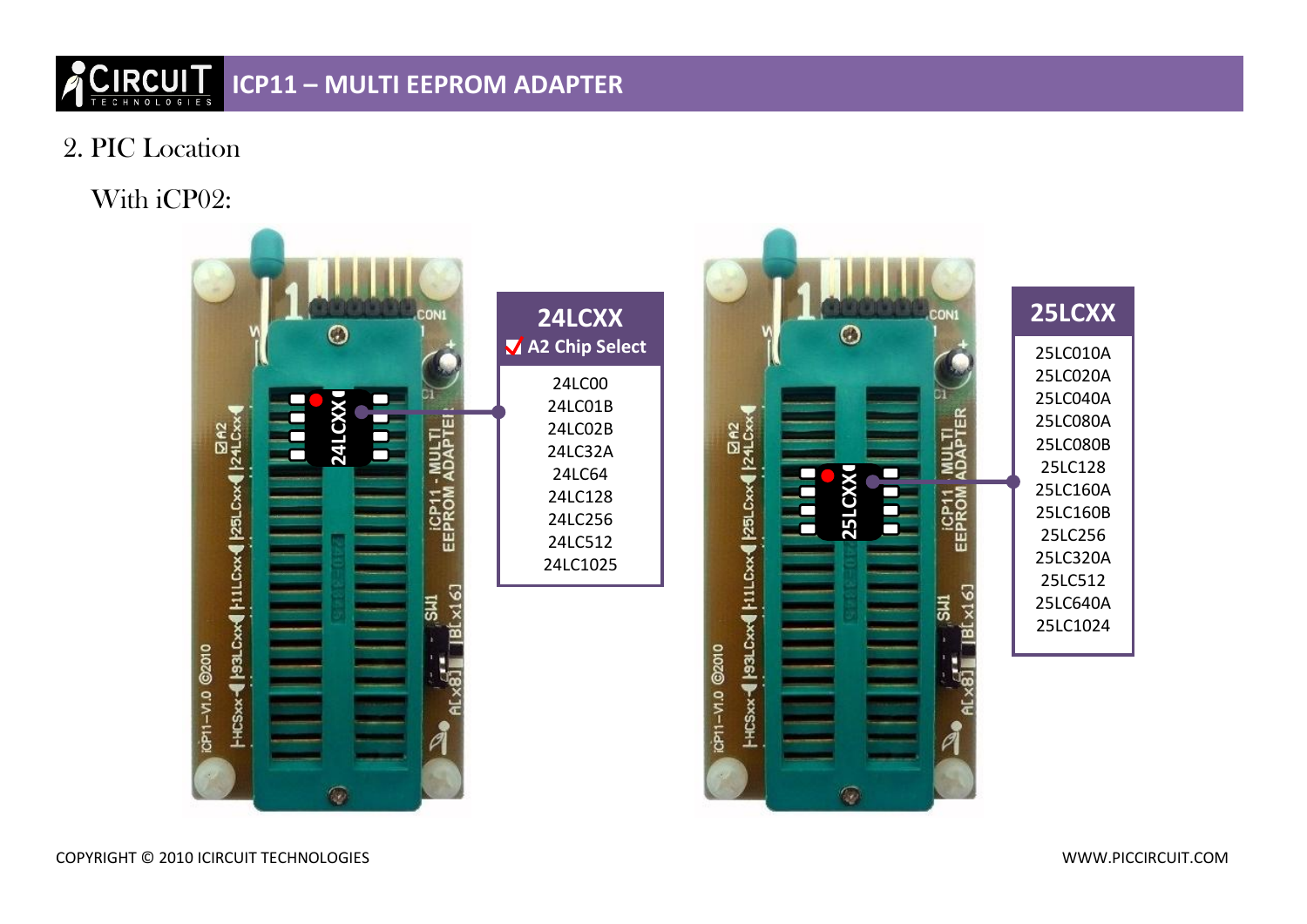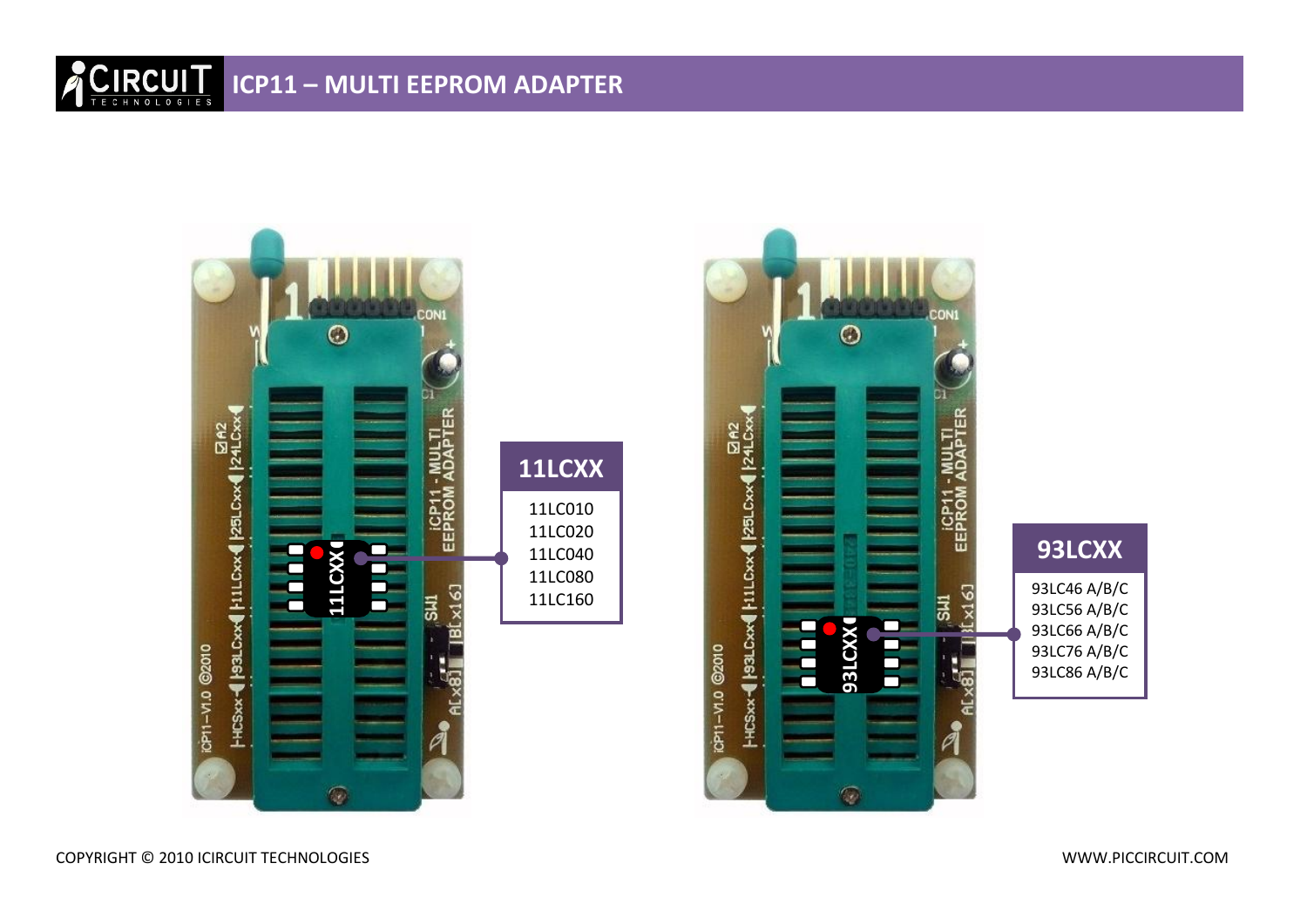